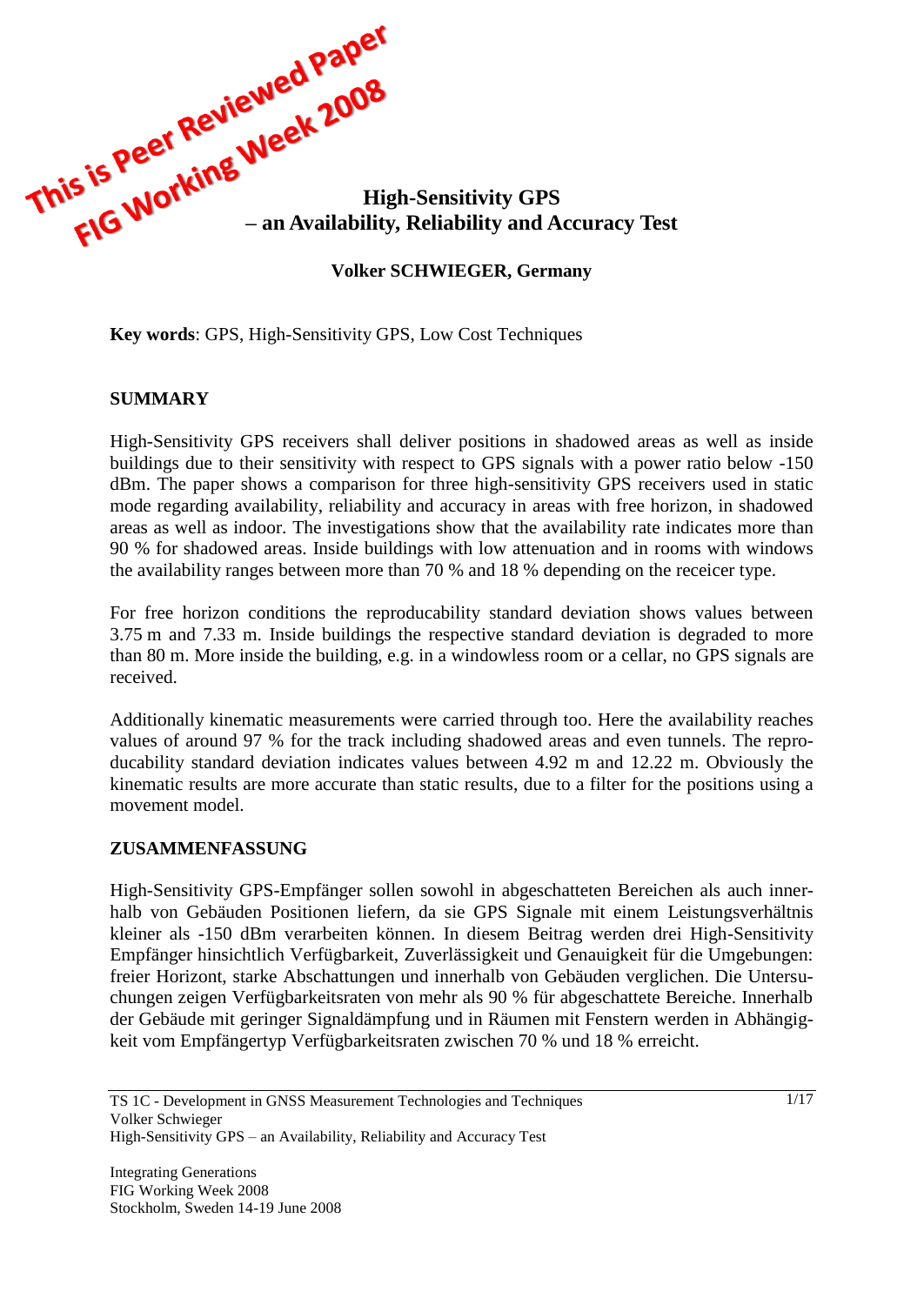Bei freiem Horizont ergeben sich Vergleichsstandardabweichungen zwischen 3,75 m und 7,33 m. Innerhalb der Gebäude verschlechtern sich diese Werte bis auf über 80 m. Geht man weiter in die Gebäude hinein, z.B. in fensterlose Räume oder Keller, so können keine GPS Signale mehr empfangen werden.

Zusätzlich wurden kinematische Messungen durchgeführt. Hier erreichte die Verfügbarkeit Werte von etwa 97 % für die Fahrt, die sowohl abgeschattete Bereiche als auch Tunnel umfasst. Die Vergleichstandardabweichungen ergeben Werte zwischen 4,92 und 12,22 m. Offensichtlich sind die kinematischen genauer als die statischen Ergebnisse. Dies liegt an einem Filter, das die Positionen mittels eines Bewegungsmodells glättet.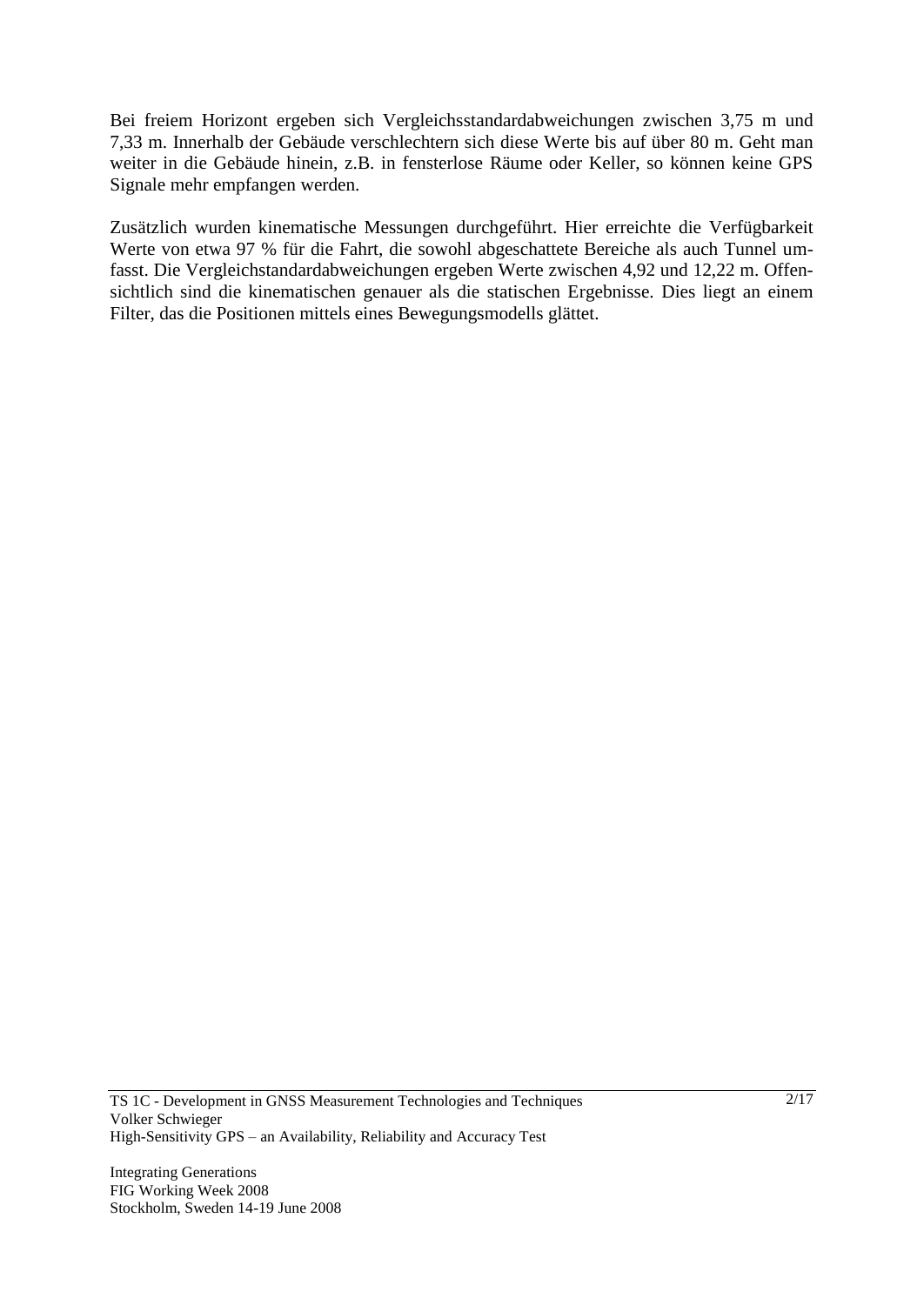# **High-Sensitivity GPS – an Availability, Reliability and Accuracy Test**

# **Volker SCHWIEGER, Germany**

#### **1. MOTIVATION**

Satellite-based positioning has been developed and is still developing towards a general tool for surveyors all over the globe. But still the restrictions have to be mentioned: free line-ofsight to minimum four satellites. For real time solutions requiring phase data even five satellites have to be tracked. The dream of each surveyor would be to avoid these problems and have something like indoor GPS or GNSS.

Since some years the so called High-Sensitivity (HS) GPS receivers are on the market. They show a higher sensitivity with respect to weak GPS signals. In general the possibility to track signals inside forests, cars and even buildings is given. But this ability is restricted to the use of non-line-of-sight signals that may be reflected and attenuated. Thus leading to decrease of accuracy and reliability. In this paper the author has investigated the availability, the reliability and the accuracy of three HS GPS receivers in static and kinematic scenarios. An insight into the possibilities to use the technology for indoor positioning as well as for trajectory determination for vehicles in urban canyons is given. Positioning for surveying tasks that require mm to dm accuracy level will not be treated in this paper.

# **2. HIGH-SENSITVITY GPS**

#### **2.1 Basics**

The GPS Interface Control Document (ARINC, 2000) defines the minimum GPS signal strength for a user on the earth surface. For C/A-code this is defined with -130 dBm. This value may be reached only, if no attenuation occurs. In reality the GPS signals are attenuated e.g. by the atmosphere, trees, buildings.

| material            | attenuation [dB] |
|---------------------|------------------|
| dry wall            | 1                |
| plywood             | $1 - 3$          |
| glass               | $1 - 4$          |
| shaded glass        | 10               |
| construction timber | $2 - 9$          |
| steel fabric mats   | $2 - 11$         |
| brick               | $5 - 31$         |
| concrete            | $12 - 43$        |
| reinforced concrete | $29 - 33$        |

**Tab. 1**: Attenuation for different building material for 1 500 MHz (Eissfeller et al. 2006*)*

TS 1C - Development in GNSS Measurement Technologies and Techniques Volker Schwieger High-Sensitivity GPS – an Availability, Reliability and Accuracy Test

Integrating Generations FIG Working Week 2008 Stockholm, Sweden 14-19 June 2008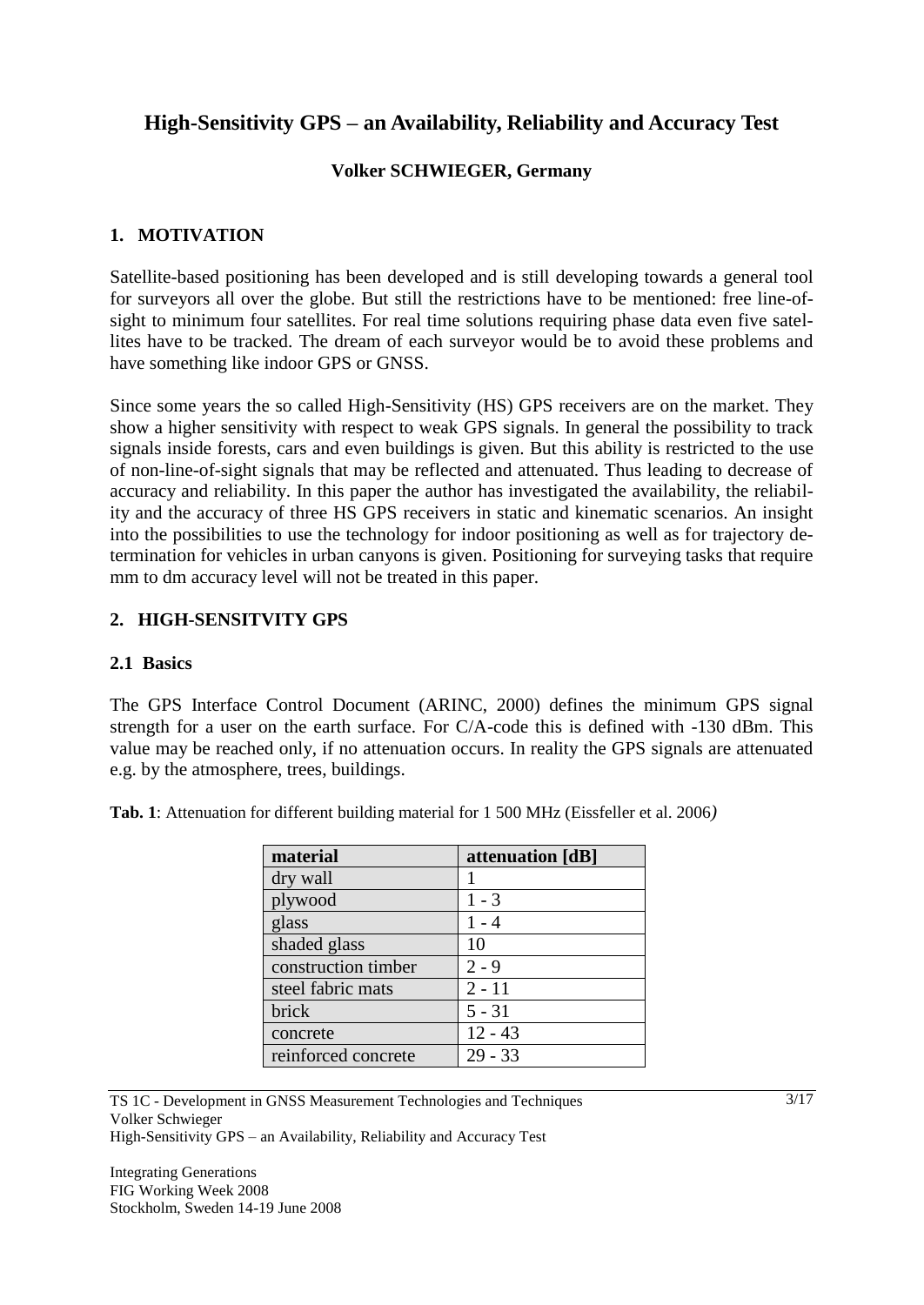According to WIESER & HARTINGER (2006) the attenuation may reach values about 5 dB in cars, up to 20 dB in buildings and more that 25 dB in subterranean garages. EISSFELLER et al. (2006) indicate attenuation values for building materials (see table 1). They complement the ones given before. These attenuation values lead to the problems occuring with the acquisition of GPS signals inside buildings. "Normal" GPS receivers, especially GPS receivers for geodetic applications, do not work indoor, because the sensitivity is not sufficient to track signals with low dBm values. The HS GPS receivers acquire signals below -150 dBm assured by a longer integration time, non-coherent integration and a high number of parallelly working correlators. Further information may be found e.g. in WIESER & HARTINGER (2006).

#### **2.2 Exemplary Receivers**

In 2006 the Institute for Applications of Geodesy to Engineering (IAGB) has procured three HS GPS receivers reflecting the latest technologic developments: u-blox LEA-4T, SiRFstarIII and Fastrax iTrax03-S. These receivers showed the highest sensitivity at the time of purchase. Table 2 shows the different characteristics of the three receivers and figure 1 presents the hardware including receiver, antenna, cables and boxes indicating that the investigations have been made with the evaluation kit delivered by the respective companies. The table has been compiled using information of the producers (U-BLOX 2007, SIRF 2007, FASTRAX 2007). The values for the sensitivity differ between -159 dBm for the SirFstarIII and 156 dBm for the Fastrax iTrax03-S. All receivers use the phase observable L1 and the C/A code for real time positioning. The u-blox receiver has two advantages: the number of channels allowing to track more satellites simultaneously, and the possibility to store the phase data on a computer, a PDA or even a data logger. The second feature is important for the post-processing precise positioning task (e.g. SCHWIEGER, WANNINGER 2006) currently investigated at IAGB. This research is beyond the scope of this paper.

| <b>Receiver</b>             | u-blox LEA-4T                      | SiRFstarIII                                     | <b>Fastrax iTrax03-S</b> |
|-----------------------------|------------------------------------|-------------------------------------------------|--------------------------|
| <b>Tracking-Sensitivity</b> | $-158$ dBm                         | $-159$ dBm                                      | $-156$ dBm               |
| <b>Signals</b>              | L1, C/A Code                       | L1, C/A Code                                    | L1, C/A Code             |
| <b>Cold Start</b>           | 34 s                               | 35s                                             | 40 s                     |
| <b>Warm Start</b>           | 34 s                               | 15s                                             | 33 s                     |
| <b>Hot Start</b>            | $<$ 3.5 s                          | $< 1$ s                                         | 4s                       |
| <b>Number of channels</b>   | 16                                 | 12                                              | 12                       |
| Output of phase data        | yes                                | special no<br>with<br>only<br>agreement of SiRF |                          |
| <b>Protocoll</b>            | <b>UBX</b><br>NMEA,<br><b>RTCM</b> | Binary, NMEA, SiRF Binary                       | NMEA, iTalk Binary       |

Tab. 2: Characteristics of investigated HS GPS receivers

TS 1C - Development in GNSS Measurement Technologies and Techniques Volker Schwieger High-Sensitivity GPS – an Availability, Reliability and Accuracy Test

Integrating Generations FIG Working Week 2008 Stockholm, Sweden 14-19 June 2008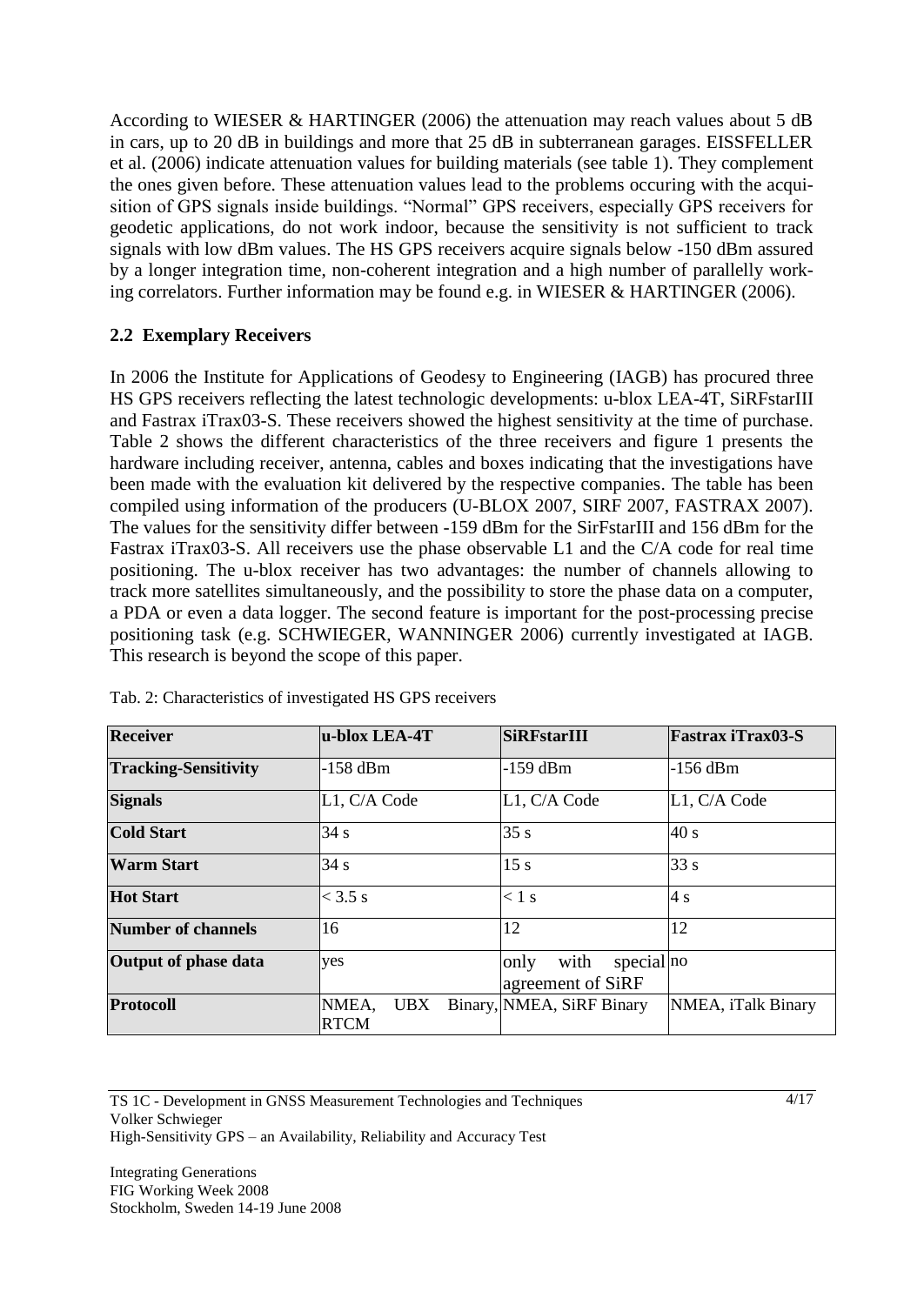Intermediate results for real time navigation solutions for these receivers regarding static code measurements were presented in SCHWIEGER (2006). In this paper results of static as well as kinematic measurements are reported. Since the procurement of the three receivers the technologic development has been gone further; e.g. the company u-blox has developed ublox 5 chips having a sensitivity of 160 dBm, so that a further improvement of availability is expected (U-BLOX 2008). Nevertheless the comparison of the three receivers will give a good insight into the performance of HS GPS.



**Fig. 1**: Investigated high-sensitivity GPS receivers (top down: u-blox, SiRF, Fastrax)

As to be seen in table 2 all receivers support the output format NMEA developed by the National Marine Electronics Association. This is the standard for navigation applications. Additionally proprietary formats of the producers are supported. For the investigations the NMEA strings (NMEA 2007) are used for SiRF and u-blox. The coordinates are extracted of the GPGGA string. This string includes e.g. information regarding the sort of the solution (not valid, GPS or DGPS), and the accuracy criteria "Horizontal Dilution of Precision" (HDOP) as well as the number of satellites in view, if a free horizon is assumed. These additional information may be used to analyse the solutions and find e.g. reasons for outliers or bad quality data in general. Additionally the GPGSA and the GPGSV strings are stored. The first delivers information about the satellites really used for the determination of the coordinates. The excluded satellites may be shadowed by obstructions like buildings, or the quality of the data is so bad that the internal algorithms eliminate the data. The second string provides for each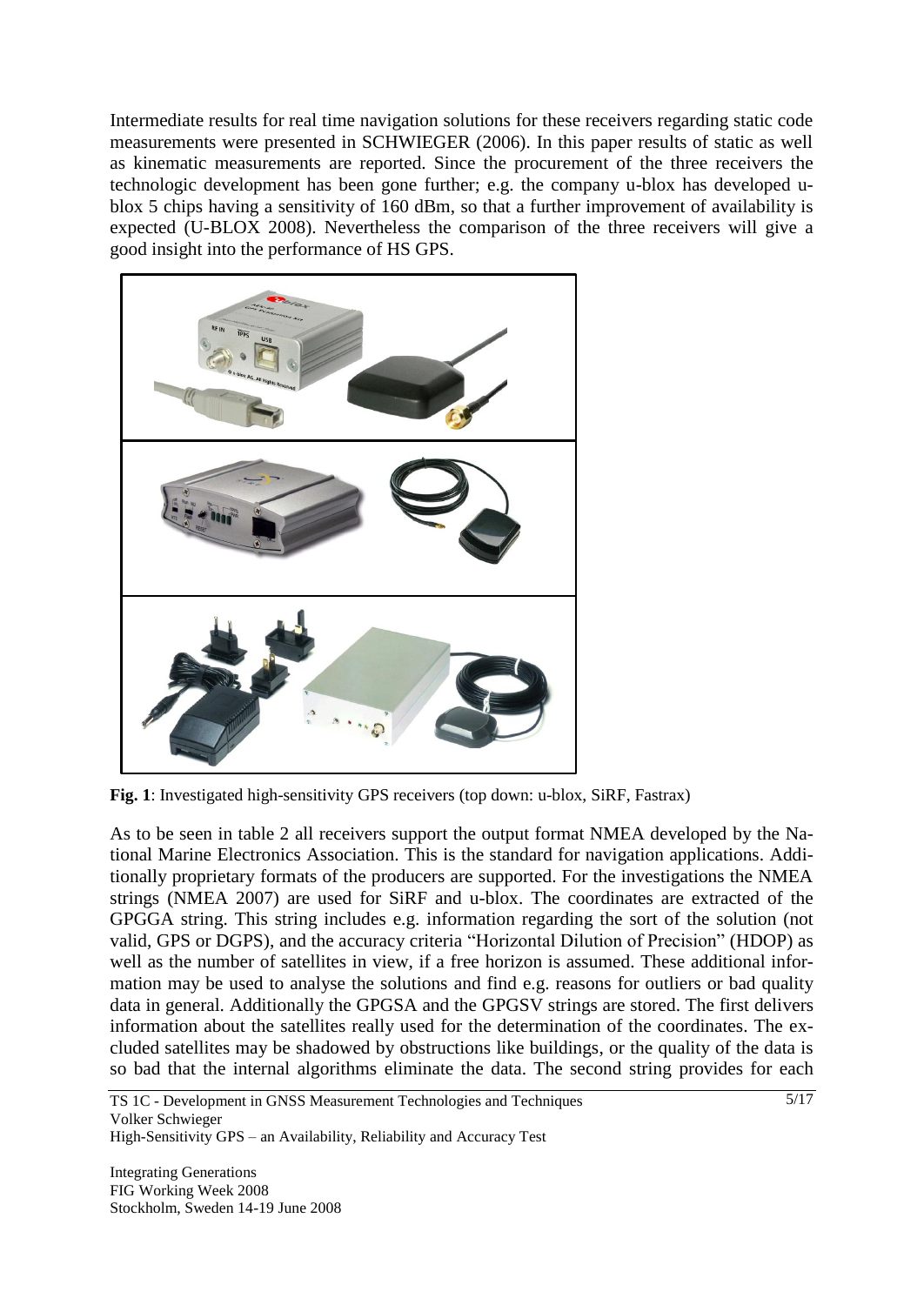satellite the azimuths and elevations as well as the signal-to-noise-ratios (SNR) as a second quality criteria. For the Fastrax receiver the propriety format is used and the required information is extracted by matlab-files provided by the producer.

## **3. STATIC POSITIONG**

## **3.1 Measurement Concept and Realisation**

Main topic of the investigation is the determination of the availability of the HS GPS receivers in shadowed and strong multipath areas as well as indoor environments. The study of reliability and accuracy of the coordinates is of importance too. For this reason sites were chosen to cover different attenuation values and different shadowing effects. Figure 2 shows the location of the sites outdoor and indoor. The building sketched in figure 2 is built using concrete leading to attenuation values of 12 to 43 dB (compare table 1).

Figure 3 presents the adapter used for the measurements, and figures 4 to 6 show the different environments. The adapter guaranties that the receivers may measure simultaneously almost at the same place. The position difference is at the 10 cm level and therefore negligible for the accuracy levels discussed in this paper.



**Fig. 2**: Sketch of measurement sites

For reliability and accuracy analysis the coordinates of all measurement sites have to be known with superior accuracy. For this task all sites presented in figure 2 are measured using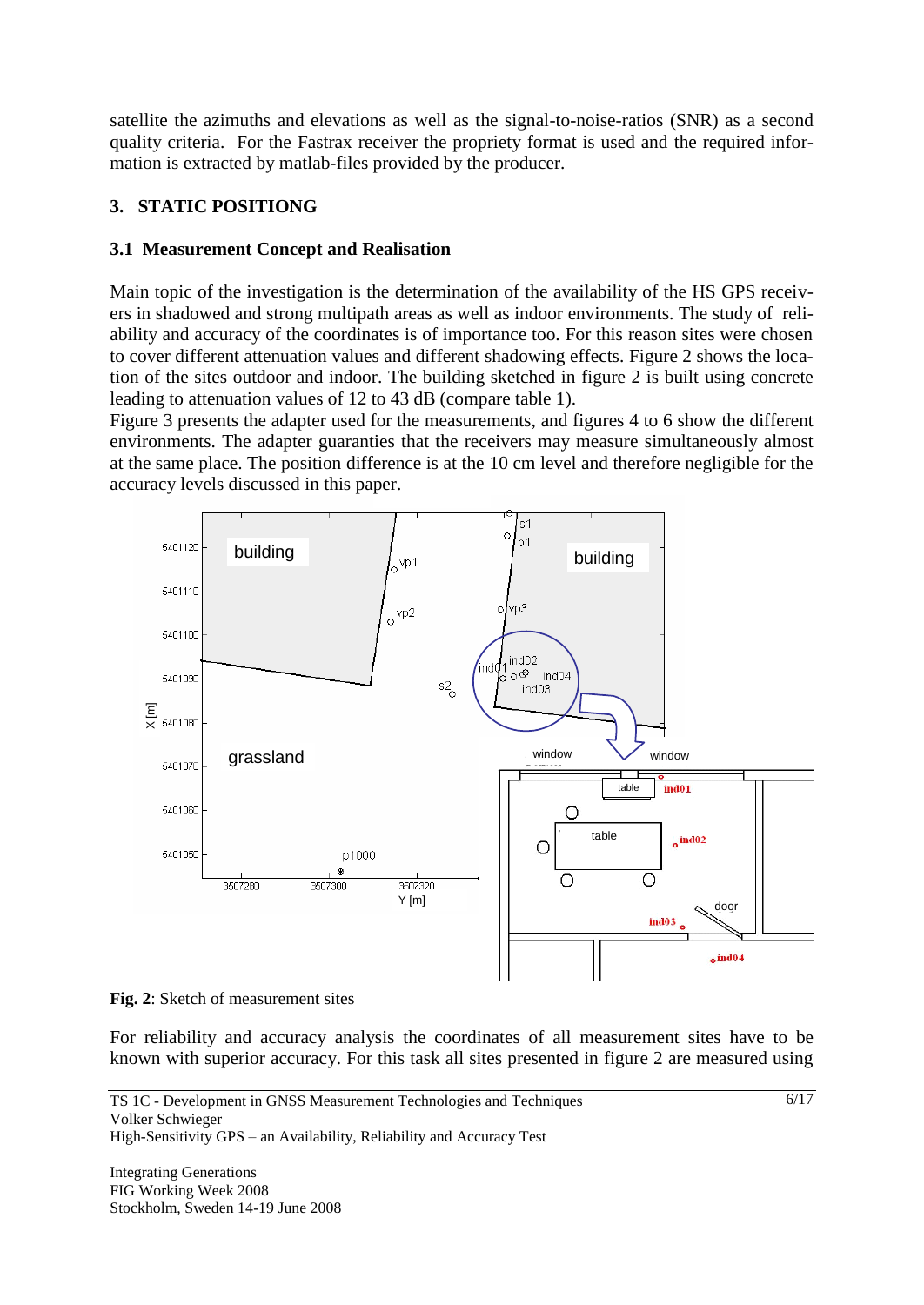geodetic GPS receivers and a tachymeter. The accuracy is around the cm level (compare SCHWIEGER 2006). All site occupations were carried through in 30 minutes and were repeated a second time to get to an affordable extend independence from the satellite configuration. The sampling interval was set to 1 second.



**Fig. 3:** Adapter for HS GPS receivers



**Fig. 4:** Site with free horizon (p1000 / left) and shadowed site (vp1 / right)



**Fig. 5**: Indoor sites (left: at window / ind01, right: windowless room / ind04)

TS 1C - Development in GNSS Measurement Technologies and Techniques Volker Schwieger High-Sensitivity GPS – an Availability, Reliability and Accuracy Test

Integrating Generations FIG Working Week 2008 Stockholm, Sweden 14-19 June 2008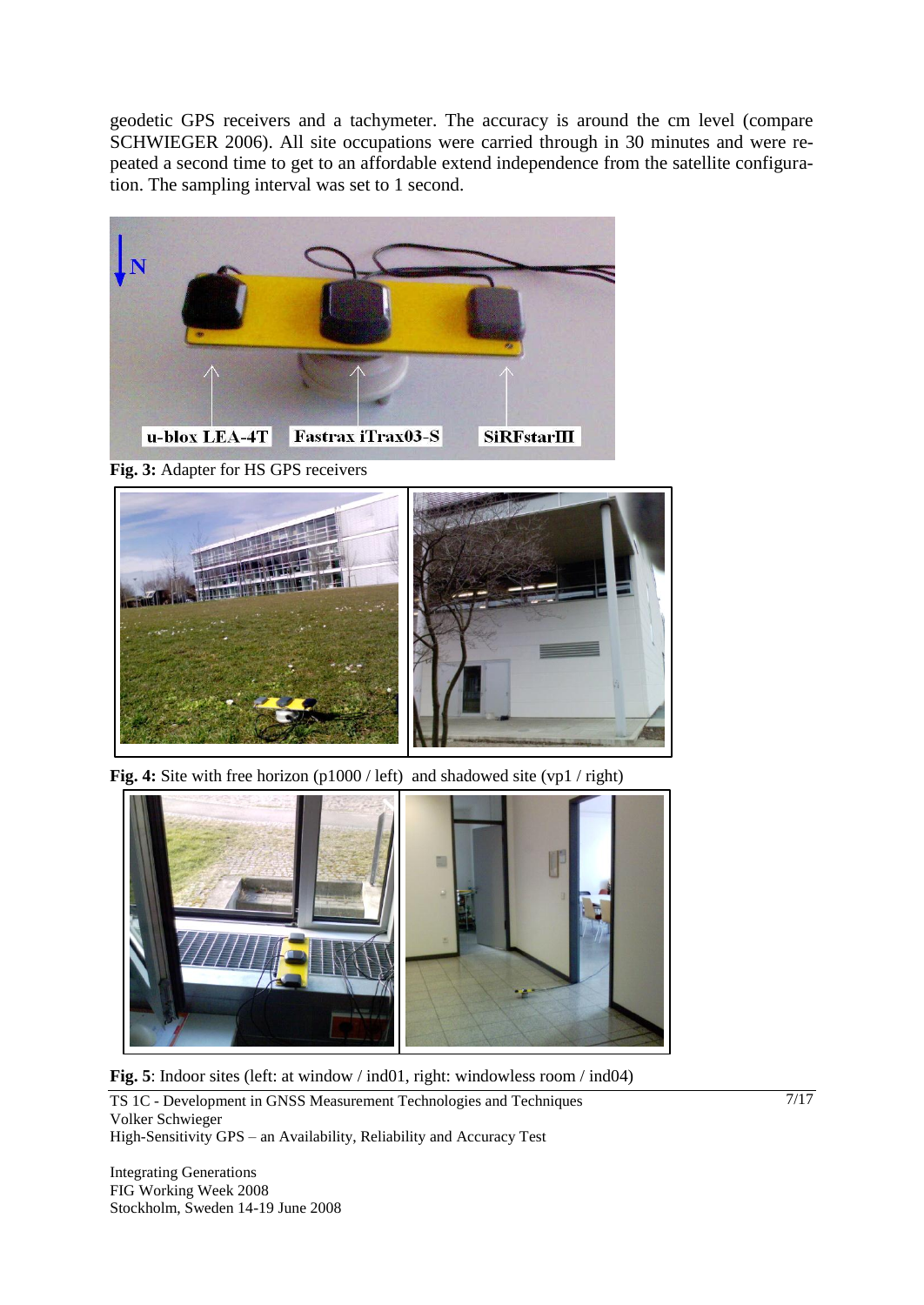

**Fig. 6:** Cellar sites (left: staircase point / s1, right: inside cellar / p1)

# **3.2 Quality Criteria and Parameters**

In general the paper aims at the quality appraisal and comparison of the three different HS GPS receivers. The quality criteria relevant for geodetic and navigation issues are availability, reliability and accuracy. Reliability may be called correctness, too.

Availability is the probability or the measure that a system delivers a specified complete information at the right time. Here are the three dimensional coordinates delivered with a sampling rate of 1 second are this information. The availability quality parameter is the availability rate in percentage:

$$
A[%] = \frac{T_t - T_n}{T_t} \cdot 100,
$$
  
with 
$$
T_t
$$
 total measurement time,

 $T_n$  measurement time without coordinates.

Correctness or reliability describes the ability of a system to deliver information corresponding to the reality. Here the deviations between measured and given coordinates should not exceed a limit specified to three times the standard deviation. The reliability quality parameter is the reliability rate in percentage, whereby the percentage value is referred to the number of available measurements  $n_a$  taken within the time  $T_a = T_t - T_n$ :

$$
R[\%] = \frac{n_{3\sigma}}{n_a} \cdot 100,
$$
 (2)  
with  $n_{3\sigma}$  number of observations within the 3 ·  $\sigma$  limit.

with

Accuracy describes the random difference between measured and given values. Here the standard deviation of the measured coordinates is determined. The repeatability standard de-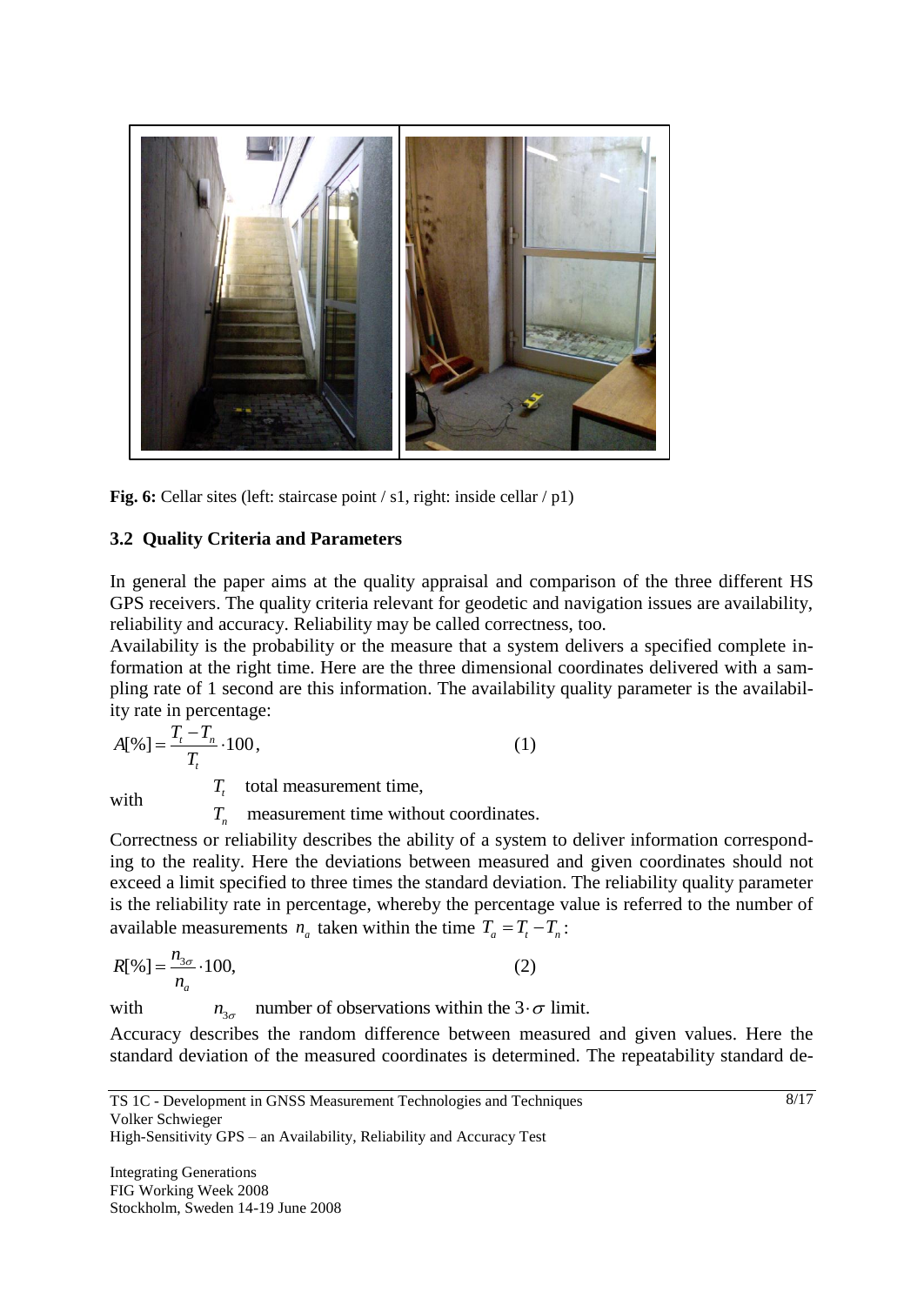viation  $s_{in}$  is related to the average, and the reproducibility standard deviation  $s_{ou}$  is related to the given true coordinates. Thus the latter includes systematic (described by the reliability too) and random errors (described by the repeatability standard deviation too). Both parameters are computed using  $n_{3\sigma}$  measurements and are given in the following equations:

$$
s_{in} = \sqrt{\frac{1}{n_{3\sigma} - 1} \cdot \sum_{i=1}^{n_{3\sigma}} (x_i - \overline{x})^2},
$$
\n
$$
s_{ou} = \sqrt{\frac{1}{n_{3\sigma}} \cdot \sum_{i=1}^{n_{3\sigma}} (x_i - \mu_x)^2},
$$
\n
$$
x_i \quad \text{single measurement value (here: coordinate)}
$$
\n
$$
(4)
$$

single measurement value (here: coordinate),

with

expexted value of observation.  $\mu_{\mathbf{x}}$ 

average,

#### **3.3 Results of Investigations**

*x*

The three quality criteria are separated with respect to three categories: free horizon, shadowing and indoor (compare table 3). The results of the single points are averaged to get an overall picture of the investigations. The cellar sites shown in figure 6 could not be measured due to high attenuation values. They are not included in the following analysis.

| category      | point numbers                             | remarks                             |  |
|---------------|-------------------------------------------|-------------------------------------|--|
| free horizon  | p1000, p1001                              | p1001 not visible in figure 2       |  |
| shadowed area | s1, p1, vp1, vp2                          | includes almost shadowed points as  |  |
|               |                                           | well as multipath environments      |  |
| indoor        | ind $01$ , ind $02$ , ind $03$ , ind $04$ | ascending point numbers with longer |  |
|               |                                           | distances from window               |  |

**Tab. 3:** Environment categories and allocated point numbers for static measurements

**Tab. 4:** Availability rates for static measurements

| availability rate $\lceil\% \rceil$ | <b>SiRF</b> | u-blox | Fastrax |
|-------------------------------------|-------------|--------|---------|
| free horizon                        | 100         | 100    | 99.5    |
| shadowed area                       | 99.6        | 92.6   | 93.6    |
| indoor                              | 71.6        | 42.2   | 18.1    |

Table 4 shows the availability rate for three dimensional coordinates. For the two dimensional case a slight increase of the rate is obtained (MAO 2007), but the general statements of the analysis are not different, so that these results are not presented here. The availability rate shows values of more or less 100 % for free horizon and higher than 90 % for shadowed areas. For the second environment the SiRF receiver outclasses the two other ones. This is even more valid for the indoor case. The SiRF receiver performs much better than the other two: more than 70 % availability in relation to around 40 % or even 16 % for the Fastrax receiver.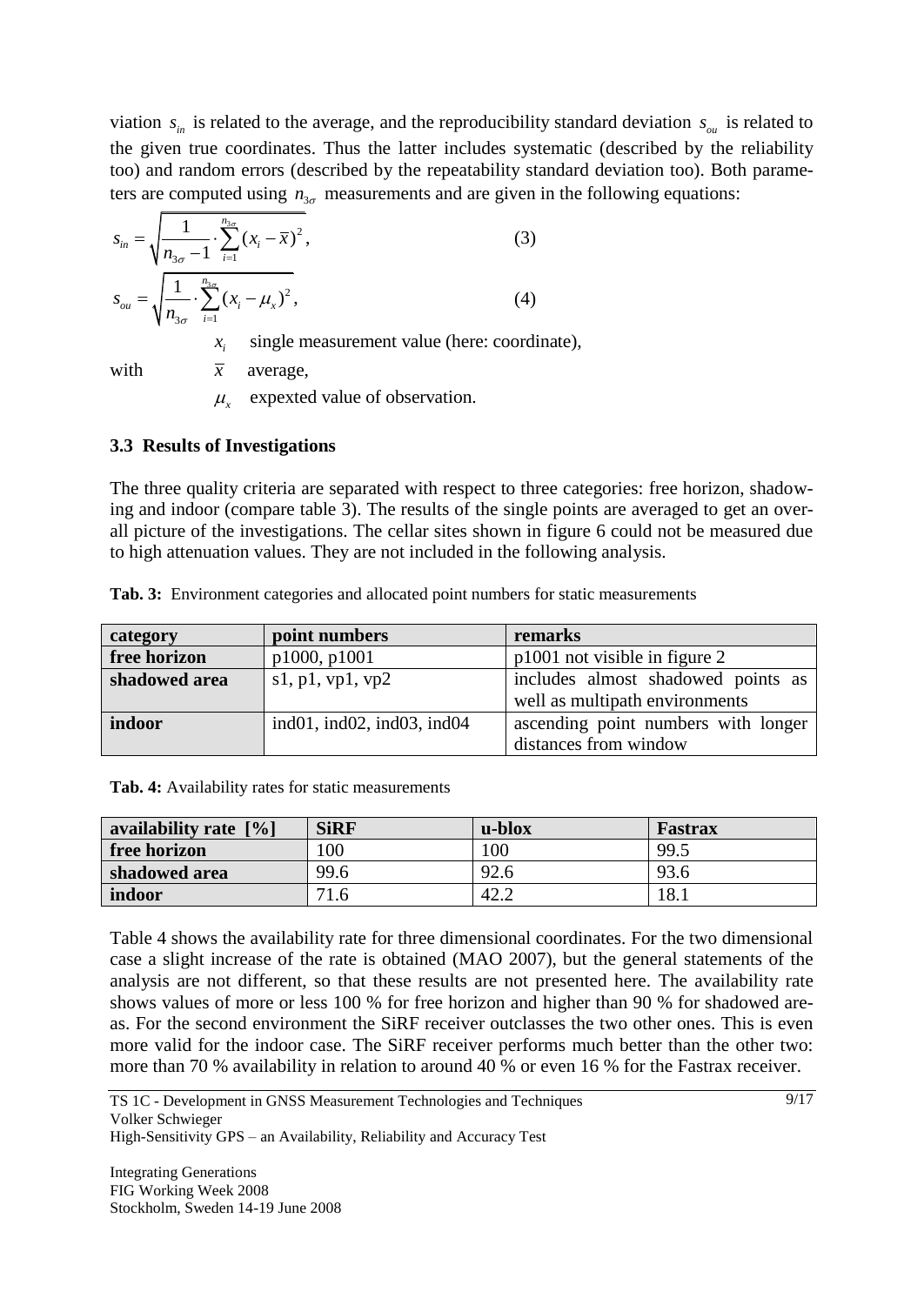Table 5 shows that the reliability rate, with other words the ability to protect against outliers, is excellent even under bad GPS conditions. For all scenarios the values are larger than 98.7 %, meaning that 98.7 % of all measurements are within a sphere around the reference point coordinates. The differences among the receivers are negligible.

| A VIV I DI ALVIIIVIV IIII I VIIVU IVI DIVIIIV IIIVUVIJIII VIIIVIIIV |             |        |         |  |
|---------------------------------------------------------------------|-------------|--------|---------|--|
| reliability rate $[%]$                                              | <b>SiRF</b> | u-blox | Fastrax |  |
| free horizon                                                        | 100         | 99     | 99.8    |  |
| shadowed area                                                       | 100         | 00     | 99.9    |  |
| indoor                                                              | 99.4        | 99.5   | 98.7    |  |

*Tab. 5: Reliability rates for static measurements*

| standard deviations R:DE | $\mathbf{L}$ $\mathbf{L}$                                                         | $\Gamma$ <sub>c</sub> $\alpha$ + $\alpha$ - $\alpha$ |
|--------------------------|-----------------------------------------------------------------------------------|------------------------------------------------------|
|                          | Tab. 6: Repeatability and reproducibility standard deviations for exemplary sites |                                                      |

| standard deviations | <b>SiRF</b> |           | u-blox |           | Fastrax |                          |
|---------------------|-------------|-----------|--------|-----------|---------|--------------------------|
| [m]                 | repeat      | reproduce | repeat | reproduce | repeat  | reproduce                |
| free horizon        | 2.74        | 7.33      | 2.65   | 5.17      | 1.70    | 3.75                     |
| shadowed area       | 7.41        | 34.69     | 17.42  | 36.69     | 16.80   | 36.78                    |
| indoor near window  | 18.37       | 41.36     | 36.54  | 48.30     | 33.49   | 51.86                    |
| indoor room middle  | 54.54       | 88.11     | 37.21  | 60.90     |         | $\overline{\phantom{a}}$ |

Table 6 presents the repeatability and reproducibility standard deviations for selected sites p1000, vp02, ind01, ind02. Due to the fact that the repeatability standard deviations contain random effects only and therefore are too optimistic, the reproducibility standard deviations will be discussed here only. In any case the general trend is the same. The standard deviations for free horizon environment are between 3.75 m and 7.33 m. They correspond to the values given in literature for HS GPS receivers (WIESER et al. 2005) as well as for "normal" navigation receivers (e.g. RAMM, SCHWIEGER 2004). The Fastrax receiver delivers the best results, due to the low sensitivity preserving him from tracking signals of low strength and, probable, low quality. In contradiction the SiRF receiver tracks signal of low strength. This increases the availability (see table 4), but degrades the accuracy due to low quality signals used for positioning. If shadowed areas or even indoor environments are investigated, the standard deviations rapidly decrease to values of 30 m up to more than 80 m. These standard deviation are better than the ones reported by Collin et al. (2003), but they are approximately at the same level. Figure 7 shows typical positions (blue) around the given reference coordinate (red cross) for the point vp2, shadowed and disturbed by multipath effects. Obviously the position average does not coincide with the true value indicated by the red cross. The Fastrax receiver do not track any satellite inside the room. The only indoor position was determined near the window.

Due to the fact that reliability and accuracy dependent on each other, the very good values for the reliability rates do not need to attach importance. The bad standard deviations are one reason for the good reliability rates.

No reproducible influence of the HDOP value, the number of tracked satellites, or the minimum elevation of the tracked satellites on the position quality can be shown. But a low mini-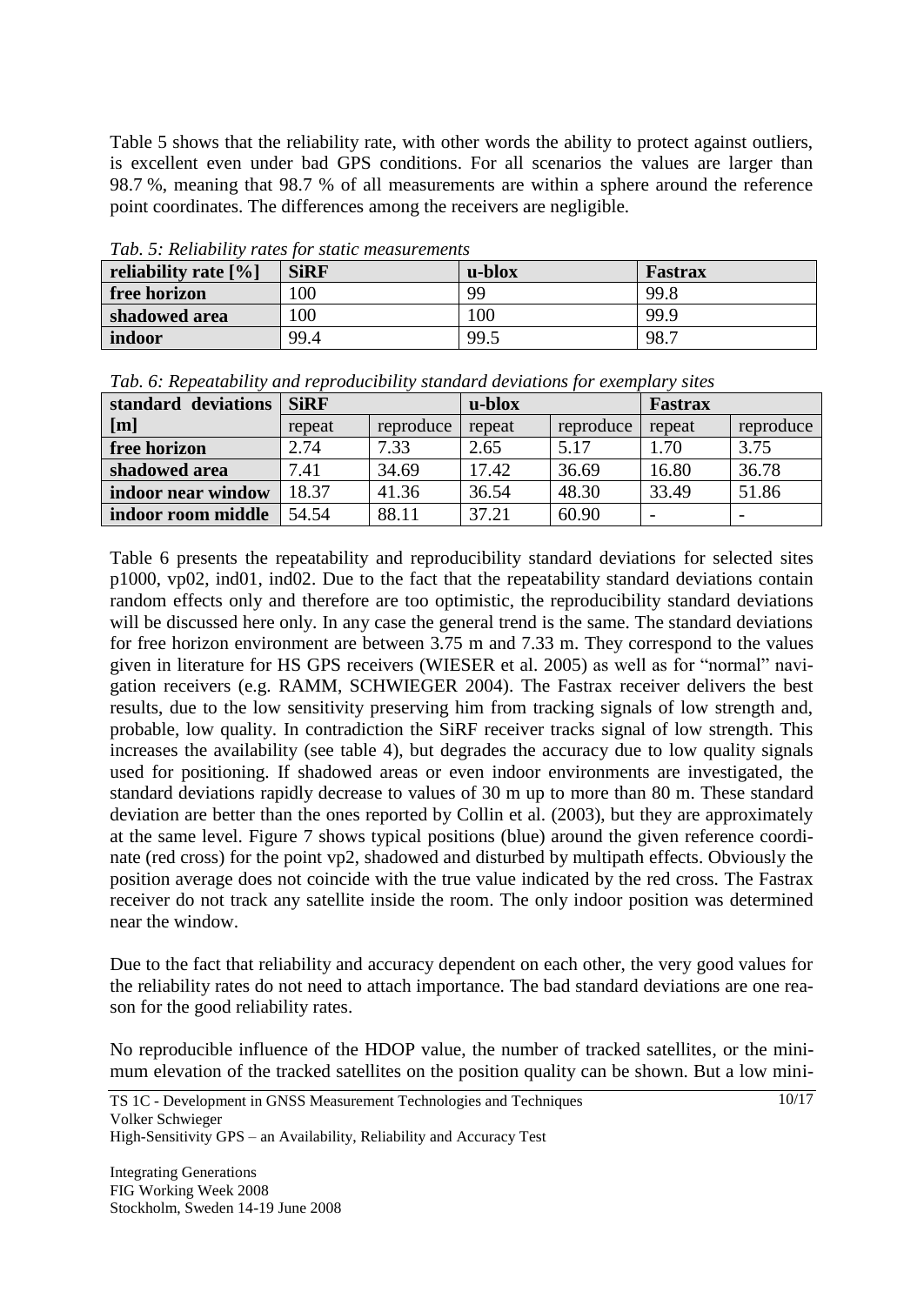mum SNR results in a low position quality for most of considered cases. More details may be found in MAO (2007).

Altogether it may be summarized that obviously positioning near or inside buildings is possible but not with a high accuracy. Room-accurate positioning by GPS is impossible using current technology.



**Fig. 7**: Measured positions (blue) and true position (red) for point vp2 in shadowed area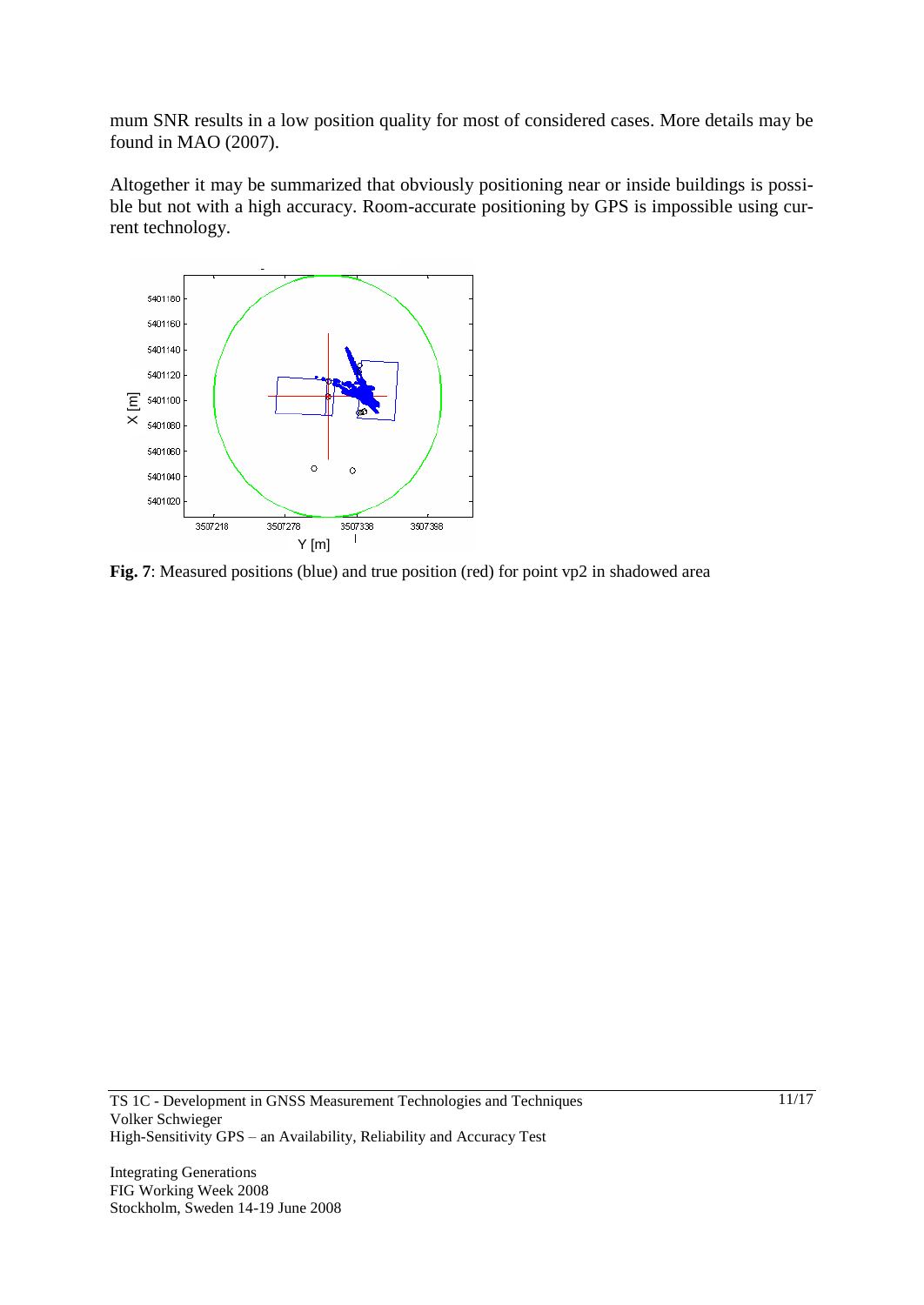# **4. KINEMATIC POSITIONING**

## **4.1 Measurement Concept and Realisation**



**Fig. 8**: Kinematic track and different environments

In a second step the quality of moving receivers should be investigated. For this purpose the three HS GPS receivers are mounted on the IAGB measurement vehicle, a Mercedes Sprinter. The sampling rate was chosen to 1 second again. Additionally a Leica SR530 receiver was mounted on the top of the vehicle. The geometric differences between the four receivers are of no importance for the determination of the quality parameters. The Leica receiver was used for determining the reference trajectories, if available. The availability of the Leica solution is strongly reduced, since phase signals of high quality are required. Therefore two different standard deviations have to be determined (see section 4.2) for evaluating the accuracy.

The investigation scenarios cover different environments typical for kinematic drives: free horizon, city centre (urban canyons), forest, narrow curves, underpasses and tunnels. Figure 8 shows the whole track and the most important environments.

# **4.2 Quality Criteria and Parameters**

The availability and the reliability rates are determined as described in section 3.2, equations (1) and (2). For the reliability one has to take into account that reference trajectories are available for a part of the total time only (for concrete value see table 7).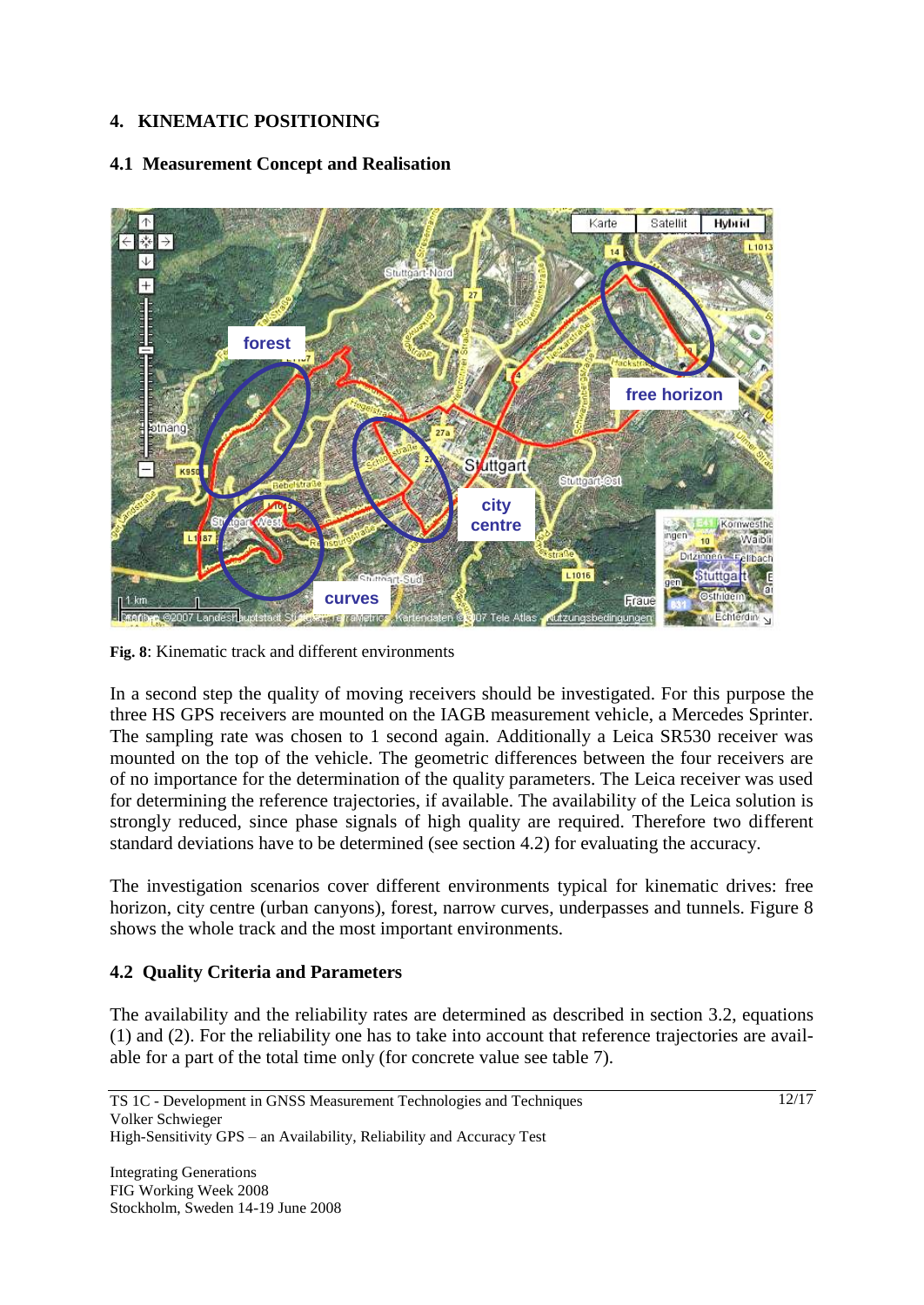The repeatability accuracy according to section 3.2 cannot be computed, since averages cannot be determined. Regarding reproducibility accuracy equation (4) is used for time periods where the reference trajectory is available. For time periods without reference trajectories, which is clearly more than half of the time, a standard deviation is computed using double differences:

$$
s = \sqrt{\frac{1}{2n} \cdot \sum_{i=1}^{n} (x_i^1 - x_i^2)^2},
$$
  
\n*n* number of measurements, (5)

with

single measurement of receiver 1,

 $x_i^2$  single measurement of receiver 2,

both measurements simultanously.

Due to the fact that no reference values exist, a clear statement regarding repeatability or reproducibility conditions cannot be given, since it remains unknown, whether systematic errors are included in the accuracy measure. If the different HS GPS receivers have different systematic errors, the standard deviation would be a reproducibility value. If they show the same systematic effects, the result would be a repeatability standard deviation. In any case by this way standard deviation for three receiver combinations could be determined. This may give hints concerning best and worst receiver.

# **4.3 Results of Investigations**

1

 $x_i^{\perp}$ 

The track has been driven two times for all the scenarios. The information in the following tables is based on an average of the respective two drives. The table showing the availability rate is enlarged by the values for the Leica reference receiver thus indicating the large difference between a geodetic GPS receiver and a HS GPS receiver. The GPS reference receiver shows an availability rate of around 20 % for the total track. In contradiction all HS GPS receivers deliver values better than 97 %. These values include tunnel and underpasses, so that almost 100 % is reached for areas where GPS signals are receivable. The difference gets even larger, if the two curve drives are analysed. These drives are carried through in a shadowed area. The three different HS GPS receivers show no significant differences.

| availability rate $\lceil \frac{9}{6} \rceil$ Leica |      | <b>SiRF</b> | u-blox | Fastrax |
|-----------------------------------------------------|------|-------------|--------|---------|
| total track                                         | 20.5 | 97.4        | 97.6   | 97.     |
| curves (slow drive)                                 | 10.2 | 100         | 100    | 100     |
| curves (fast drive)                                 |      | 100         | 100    | 99.8    |

**Tab. 7:** Availability rates for kinematic measurements

**Tab. 8:** Reliability rates for kinematic measurements

| reliability rate in $\%$ | <b>SiRF</b> | u-blox | <b>Fastrax</b> |
|--------------------------|-------------|--------|----------------|
| total track              | 100         | 100    | 99.5           |
| curves (slow drive)      | 100         | 100    | 100            |

TS 1C - Development in GNSS Measurement Technologies and Techniques Volker Schwieger High-Sensitivity GPS – an Availability, Reliability and Accuracy Test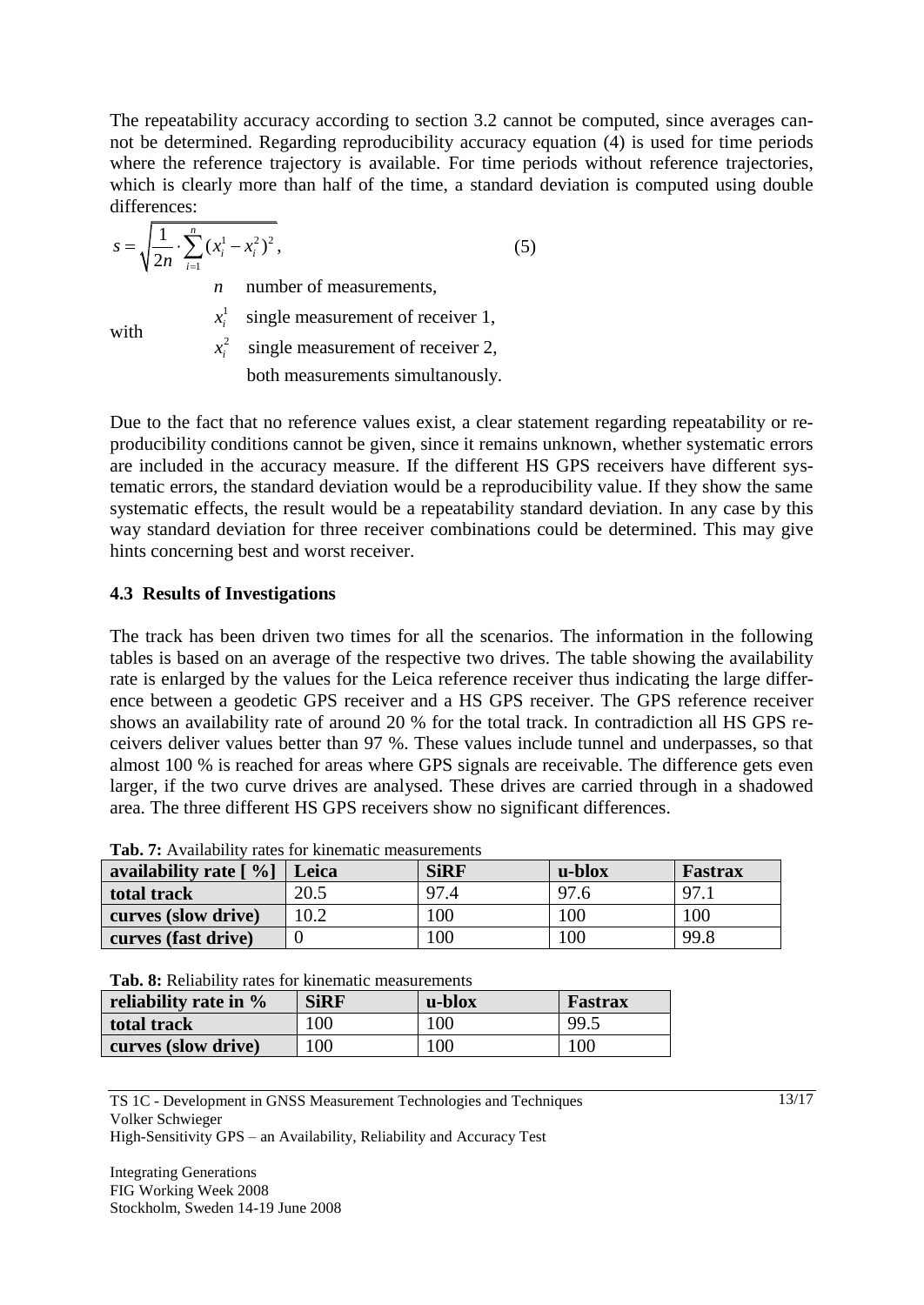The reliability rate is again, as for the static case, excellent. Please keep in mind that these values are determined for the time periods, where the reference trajectory is available. This means that the quality of the signals is very good by this way allowing accurate and reliable code solutions of the HS GPS receivers too. Due to this reason the good results should not be overrated. For the fast curve drive reliability cannot be computed, since no reference trajectories are available (see table 7).

As written in 4.2 the author distinguishes between standard deviation calculated versus reference trajectory and using double differences. Due to the fact that the reference trajectory is estimated using phase observations, it shows an accuracy of cm to dm level. Therefore it may be used as reference. For these accuracy parameters the u-blox receiver obviously has the best accuracy and, if compared to 3.3 the standard deviations, are even better than for the static measurements. For this purpose two reasons are given in the following. One is that only time periods with good data quality are compared, since phase data solutions with Leica receivers are possible. On the other hand it can be assumed that kinematic measurements are supported by a filter algorithm working correctly only in the case of movement. This assumption can be exemplarily verified, if typical trajectories at an intersection including a stationary phase are presented. Figure 9 shows this behaviour exemplarily for the SiRF receiver. The same could be shown for the Fastrax and with less influence for the u-blox receiver. Additionally it is visible that the trajectories are very smooth. There is no shape difference with respect to the reference trajectory.

| Fab. 9: Reproducibility stand. dev. for kinematic measurements (using reference trajectories) |                   |      |      |  |
|-----------------------------------------------------------------------------------------------|-------------------|------|------|--|
| standard deviation SiRF                                                                       | u-blox<br>Fastrax |      |      |  |
| $\lceil m \rceil$                                                                             |                   |      |      |  |
| total track                                                                                   | 7.85              | 4.92 | 6.31 |  |



**Fig. 9**: Error at intersection for SiRF receiver

TS 1C - Development in GNSS Measurement Technologies and Techniques Volker Schwieger High-Sensitivity GPS – an Availability, Reliability and Accuracy Test

Integrating Generations FIG Working Week 2008 Stockholm, Sweden 14-19 June 2008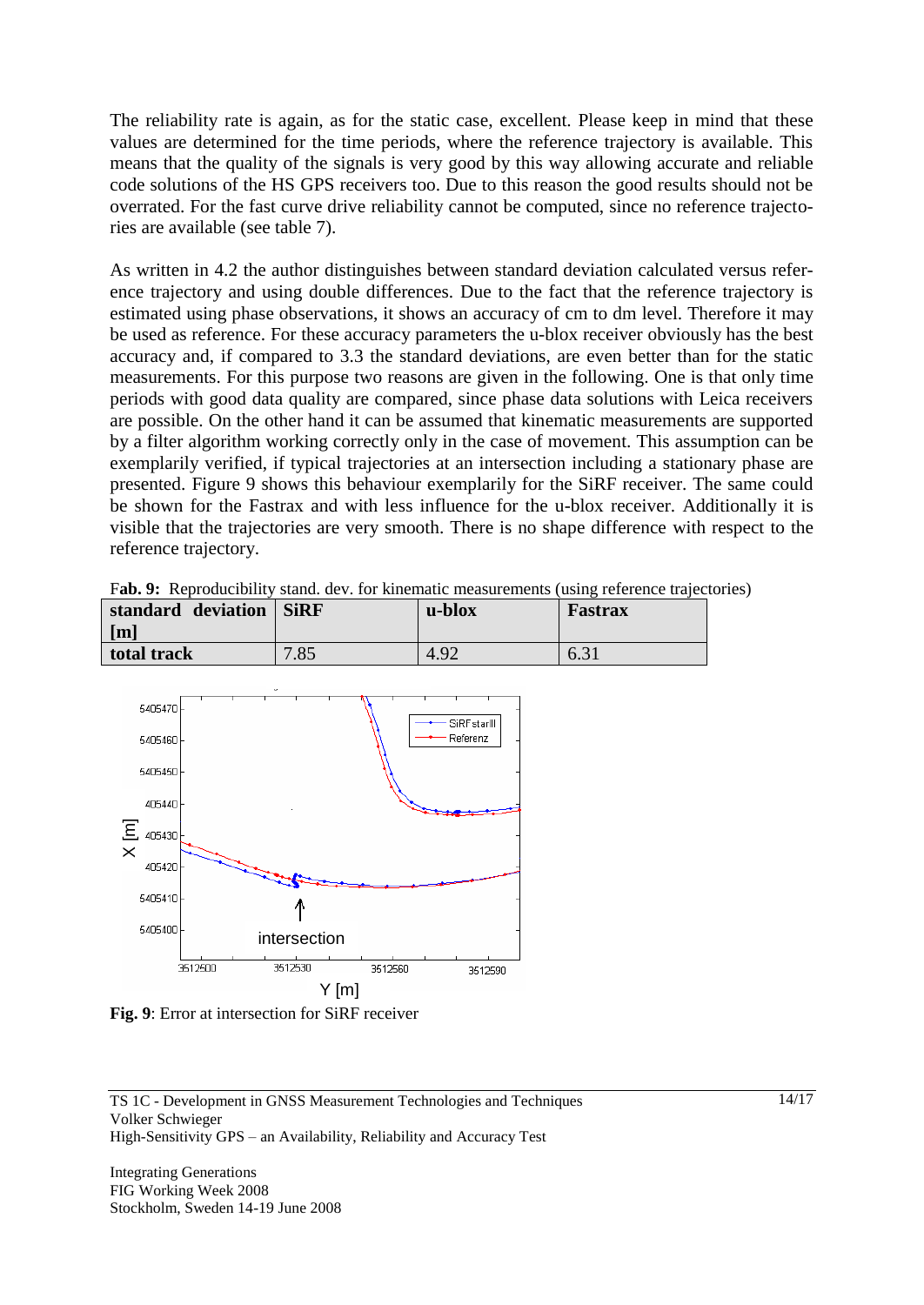| standard<br>[m]     | deviation $\vert$ SiRF / u-blox | u-blox / Fastrax | <b>Fastrax / SiRF</b> |
|---------------------|---------------------------------|------------------|-----------------------|
| total track         | 10.67                           | 10.83            | 12.22                 |
| curves (slow drive) | 10.37                           | 15.46            | 13.43                 |
| curves (fast drive) | 13.93                           | 19.34            | 25.10                 |

**Tab 10:** Standard deviations for kinematic measurements (using double differences)



**Fig. 10**: Different movement models for curve drives

The standard deviations using double differences are worst than those using the reference trajectories. This is caused by the lower quality of the data showed up by the fact that no phase solutions for the Leica receivers were possible. Nevertheless the standard deviations are still better than in the shadowed static case (compare table 6). This is even true for the very shadowed drive through the curves.

The fast drive through the curves pruduces worst results caused again by different filter models for the motion. Figure 10 shows e.g. a curve where SiRF and u-blox receiver positions fit together and the Fastrax positions deviate obviously. But for the total track no obvious difference among the receivers can be outlined. This is valid for the curve tracks too.

The correlation of the position quality with possible input parameters like number of satellites, HDOP value, signal-to-noise ratio (SNR) do dot deliver any obvious result. The SNR is the only indicator: a low SNR will in a lot of, but not in all, cases lead to bad accuracy of the position. For further details the author refers to MAO (2007).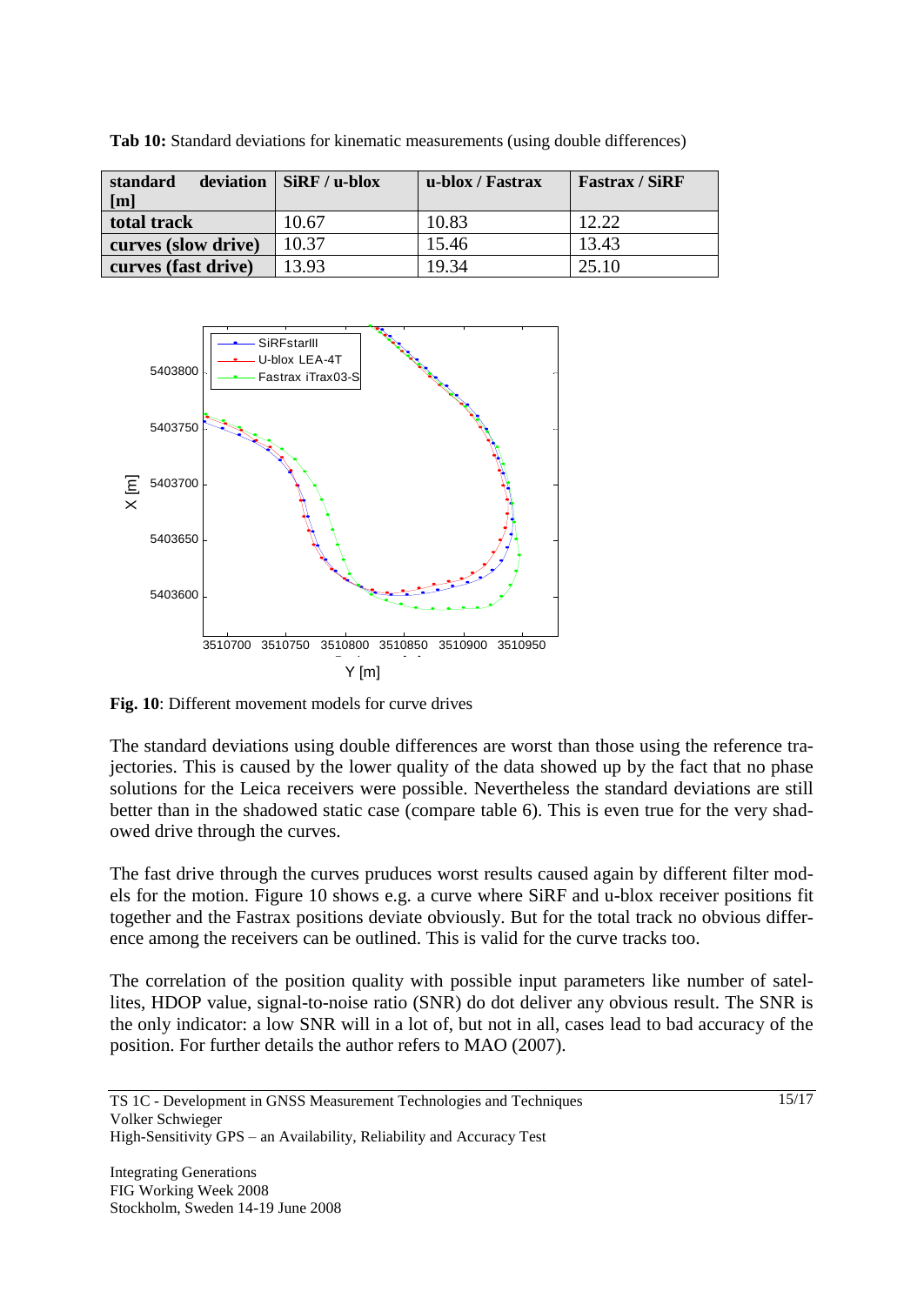# **5. CONCLUSION**

The paper clearly shows that the new generation of HS GPS receivers shows standard deviations from 3.75 m to 7.33 m in free horizon environment. The accuracy strongly decreases up to 88 m, if shadowed areas or even indoor measurements are analysed. This shows that roomaccurate positioning is not possible for the time being. The author concludes that the way towards indoor positioning using GPS respectively GNSS is still a long one.

On the other hand it could be presented that for shadowed areas more than 92 % availability rates and reliability rates higher than 99.9 % are determined. The availability decreases for indoor measurements, but the SiRF receiver still tracks satellites. This receiver has a clear plus in static applications, especially regarding availability. Discussing the kinematic measurements the u-blox receiver outperforms the other two especially with respect to accuracy. Concerning reliability and availability the three receivers are comparable.

An important result of the analysis is the fact that the receivers are designed for kinematic applications. All three seem to include a movement model respective a filter algorithm as a black-box model not known to the user. This fact is not reported to the user, but could be shown by some examples as well as by an statistical overview showing that the kinematic standard deviations are smaller that the static ones for comparable environments.

Regarding precise positioning at the cm level a diploma thesis at IAGB is on the way to investigate the use of phase observations of the u-blox receiver. Due to the fact that the use of phase data falsified by multipath and attenuation effects for indoor positioning with geodetic accuracy is even not visible at the horizon, the research is restricted for non-indoor measurements under "normal" geodetic conditions. First results show encouraging accuracies. For the future more field tests using the respective latest technology should be performed. The author encourage other research groups to contribute to these investigations.

#### **ACHNOWLEDEGEMENTS**

The author thanks Ms. Junyu Mao for preparing, realising and analysing the measurements within her study thesis at IAGB, University Stuttgart.

#### **REFERENCES**

ARINC Research Cooperation (2003): Navstar GPS Space Segment, Navigation User Interfaces. Interface Control Document ICD-GPS-200 Revision IRN-200C-004, El Segundo, California.

COLLIN, J., KUUSNIEMI, H., MEZENTSEV, O., MACGOUGAN, G., LACHAPELLE, G. (2003): HSGPS under Heavy Signal Masking – Accuracy and Availability Analysis. Proceedings on  $6<sup>th</sup>$  Nordic Navigation Conference and Exhibition, Stockholm – Helsinki, 2003.

LACHAPELLE, G. (2004): GNSS Indoor Location Technologies. The 2004 International Symposium on GNSS/GPS, Sidney, Australia, 6-8 December 2004.